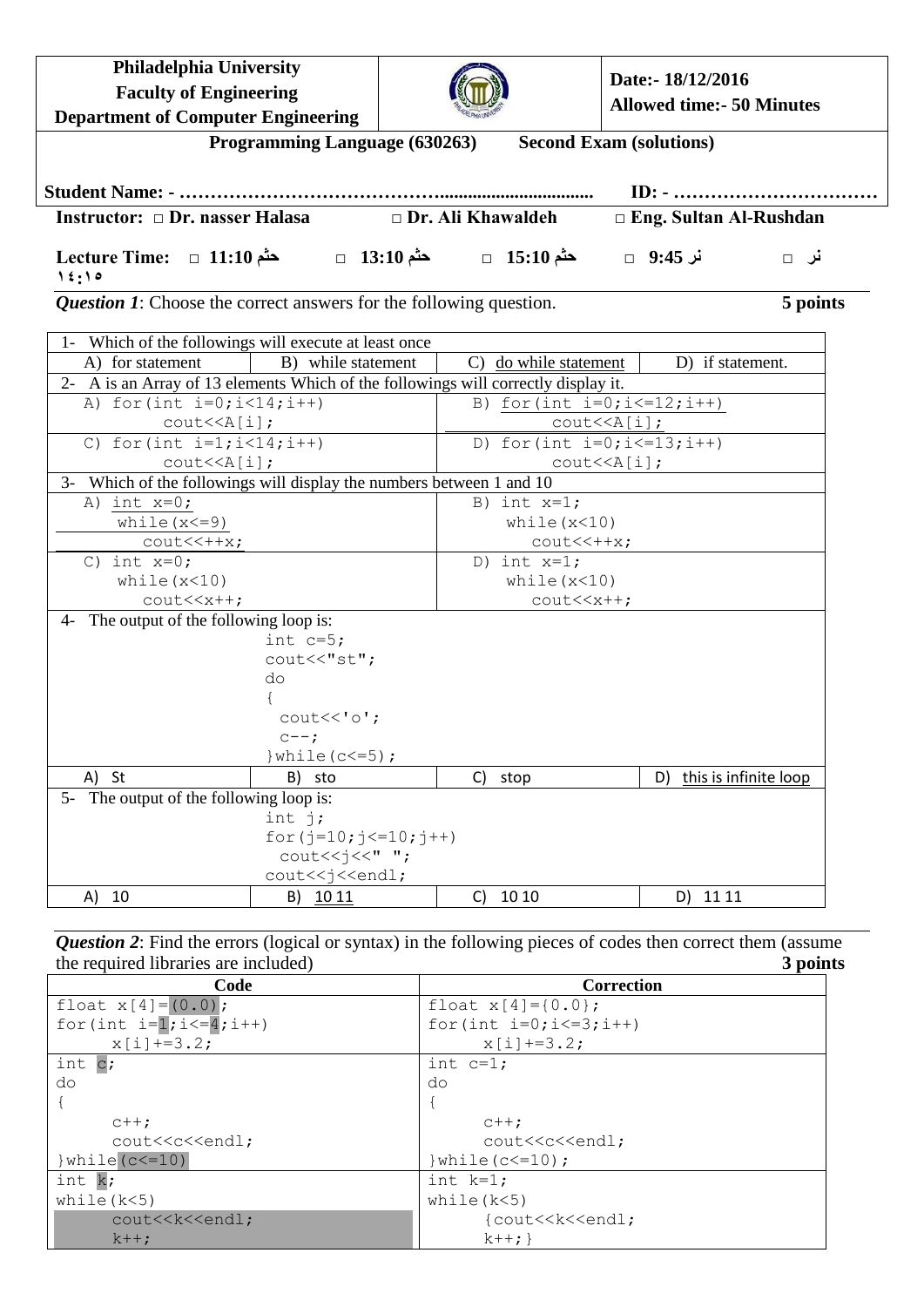| <b>Question 3:</b> What is the output of the following pieces of code? | 5 points |
|------------------------------------------------------------------------|----------|
|------------------------------------------------------------------------|----------|

| Code                                                               | Output  |
|--------------------------------------------------------------------|---------|
| char $ch='A$ ';                                                    |         |
| switch (ch)                                                        |         |
|                                                                    |         |
| case 'a':                                                          |         |
| $\text{cout} \ll \text{"1111} \n\cdot \text{''}$                   |         |
| case 'b':                                                          | 3333    |
| $\text{count}<<\text{"2222}\n\mid n";$                             | 4444    |
| break;                                                             |         |
| default:                                                           |         |
| cout << "3333\n";                                                  |         |
| case 'c':                                                          |         |
| $\text{cout}<< \text{"4444\n} \n\cdot \text{r}$                    |         |
|                                                                    |         |
| int $x=0, y=45;$                                                   |         |
| while $(y>0)$                                                      |         |
| $\{$                                                               |         |
| $y=y/2;$                                                           | $x=6$   |
| $x++;$                                                             |         |
| $\mathcal{F}$                                                      |         |
| $\text{count}<<''x=''<$                                            |         |
| int $i, x;$                                                        |         |
| for $(i=0, x=1; i<10; i+=2, x--)$                                  |         |
| if $(x * i < 0)$                                                   | $x=-1$  |
| break;                                                             | $i = 4$ |
| cout<<"x="< <x<<endl;< td=""><td></td></x<<endl;<>                 |         |
| cout<<"i="< <i<<endl;< td=""><td></td></i<<endl;<>                 |         |
| char ch[7]={'o','y','x','e','k','s','p'};                          |         |
| for (int $i=1; i<7; i+=2$ )                                        | yes     |
| cout< <ch[i];< td=""><td>οk</td></ch[i];<>                         | οk      |
| cout< <endl;< td=""><td></td></endl;<>                             |         |
| cout< <ch[0]<<ch[4]<<endl;< td=""><td></td></ch[0]<<ch[4]<<endl;<> |         |
| int Arr[6]= $\{14, 16, 18, 20, 22, 24\}$ ;                         |         |
| for $(int i=0; i<6; i++)$                                          | 18      |
| $if(Arr[i]$ $3 == 0)$                                              | 24      |
| cout< <arr[i]<<endl;< td=""><td></td></arr[i]<<endl;<>             |         |

| <b>Question 4:</b> Perform the following tasks.    |                                      | 2 points |
|----------------------------------------------------|--------------------------------------|----------|
| Declare a two diminution array of 3 rows and 4     | float $Arr[3][4]$ ;                  |          |
| columns of real values and then use for statements | for $(int i=0; i<3; i++)$            |          |
| to initialize each element in the array            | for $(int j=0; j<4; j++)$            |          |
|                                                    | $Arr[i][j]=0.0;$                     |          |
|                                                    |                                      |          |
| Rewrite the following if statement using switch    | int $x$ ; cin $>>x$ ;                |          |
| statement                                          | switch(x)                            |          |
| int x;                                             |                                      |          |
| $\text{cin} \gg x;$                                | case $0$ :                           |          |
| if $(x)=0$ & $x<2$ )                               | case 1:                              |          |
| $\text{cout} \ll \text{"hello} \$                  | $\text{cout} \ll \text{"hello} \$    |          |
| else                                               | break;                               |          |
| if $(x)=2&2x<4$ )                                  | case $2:$                            |          |
| $\text{cout} \ll \text{"hi} \n\rightharpoonup$ r   | case 3:                              |          |
| else                                               | $\text{cout} \ll \text{"hi} \n$      |          |
| $\text{cout} \ll \text{bay} \ln \text{''};$        | break;                               |          |
|                                                    | default:                             |          |
|                                                    | $\text{cout} \ll \text{"bay} \ln"$ ; |          |
|                                                    |                                      |          |